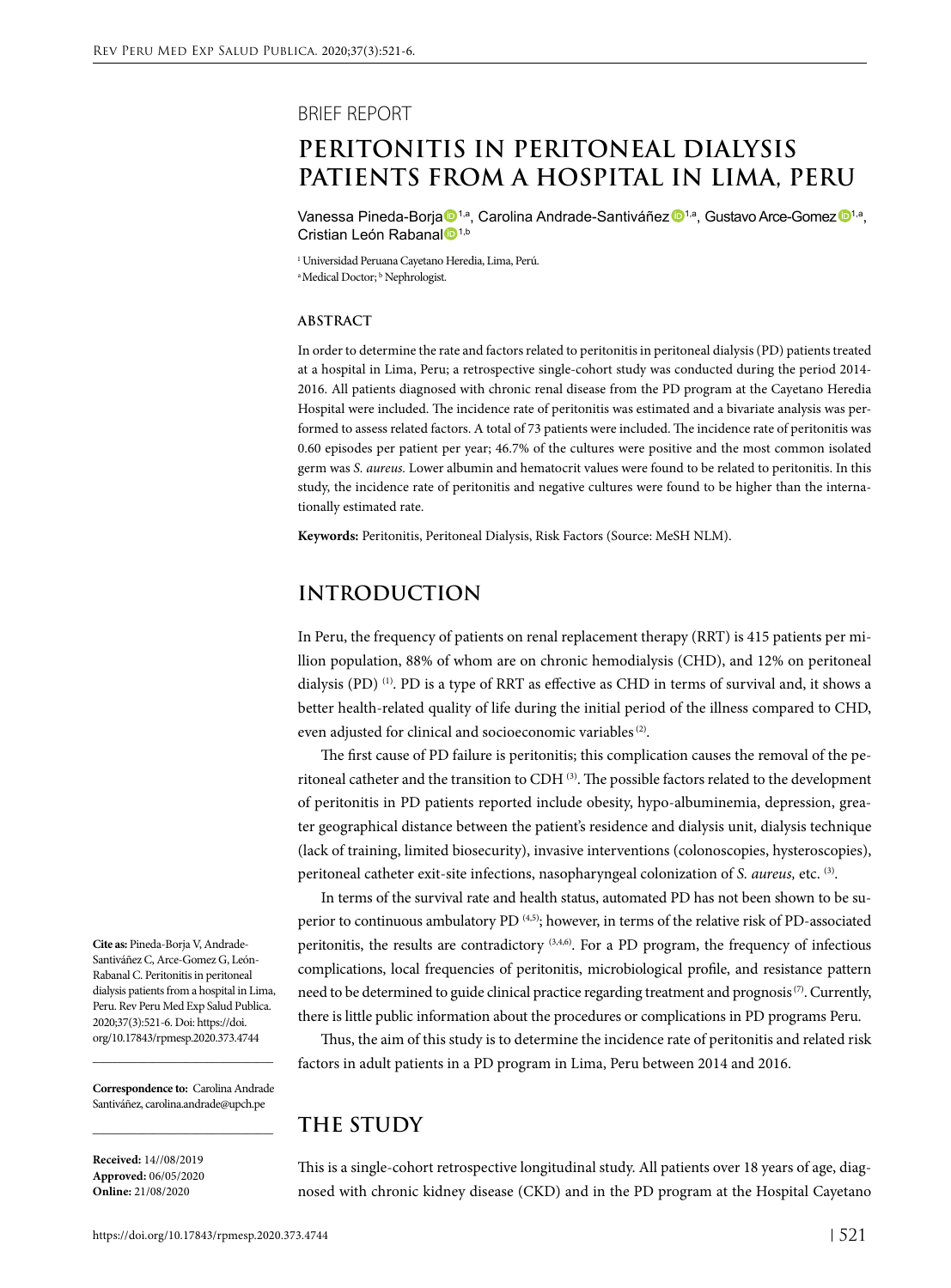Heredia in Lima, Peru, between January 2014 and December 2016 were included. We excluded patients who began treatment at another PD center or who did not have the necessary information, i.e., laboratory values from the last three months. Three patients were excluded for the latter reason.

An episode of peritonitis was considered when patients presented at least two of the following criteria recommended by the International Society for Peritoneal Dialysis (ISPD) (3): a) clinical characteristics related to peritonitis (abdominal pain or cloudy peritoneal effluent); b) leukocytes in peritoneal effluent >100/μL, with >50% polymorphonuclears (PMN); c) positive culture of peritoneal effluent. The peritonitis episode was classified according to the terminology established by ISPD as "recurrent", "relapsing", "repeat", and " $isolated"$ <sup>(3)</sup>

Demographic, clinical, and laboratory information recorded by the PD program and medical records were collected. Regarding patient variables, data were recorded on age, sex, origin, educational attainment, employment, admissions, etiology of CKD, comorbidity, body mass index (BMI), type of PD, person performing dialysis, time on PD, number of hospitalizations for any reason, months since the last hospitalization, serum albumin value, hematocrit value, and patient destination after the episode of peritonitis.

For the peritonitis episodes, we recorded the time in PD, the cellularity of the peritoneal fluid (leukocytes and polymorphonuclear cells), the culture result, the type of peritonitis, the isolated microorganisms, the antibiotic sensitivity, the antibiotic treatment, the infection of the exit hole of the peritoneal catheter, the serum albumin value and the hematocrit nearest to the moment of diagnosis, BMI and destination. We used the values obtained at the time when the peritonitis diagnosis was made.

SSummary and dispersion measures were used according to the distribution of the data obtained and compared between the groups of patients with peritonitis and without peritonitis. The incidence rate of peritonitis per patient per year, the incidence rate per patient per month, and the proportion of positive and negative cultures were determined. The analysis of factors related to peritonitis associated with peritoneal dialysis was evaluated per episode of peritonitis, rather than per participant; therefore, in some cases, patient-specific variable measures are repeated because some episodes occur in the same patient. The groups of patients with peritonitis and without peritonitis were compared by means of a bivariate analysis: chi-square for the qualitative

## **KEY MESSAGES**

**Motivation for the study:** The number of peritoneal dialysis patients is increasing; however, there is little information about the complications associated with this type of dialysis in Peru.

**Main findings:** The incidence rate of peritonitis in peritoneal dialysis patients was 0.60 episodes per patientyear. The proportion of negative cultures was 53.3%. Both are above the internationally suggested limits. The factors related to peritonitis were lower albumin and hematocrit values.

**Implications:** Protocols to standardize peritoneal fluid collection and analysis, and studies with larger populations and follow-up time are required.

variables, Student's t test for the quantitative variables with parametric distribution and the Wilcoxon rank-sum test for the quantitative variables with non-parametric distribution.

The study project was previously approved by the Ethics Committee of the Universidad Peruana Cayetano Heredia. The information was analyzed without personal identifiers to preserve patient confidentiality.

# **FINDINGS**

A total of 73 patients were included: their median age was 39.0 years (IQR 22-59), 58.9% of them were women, 67.6% lived in Lima, 38.2% had complete secondary education, and 27.8% had chronic glomerulonephritis as the most frequent etiology for CKD. The most frequent comorbidity was arterial hypertension with 56.0%, the most frequent modality of dialysis was manual (72.2%), performed in most cases (58.6%) by the same patient.

Serum albumin means and standard deviation (SD) in patients who developed peritonitis (3.19 mg/dL; SD 0.74) and in patients who did not develop peritonitis (3.58 mg/dL; SD 0.44) had a significant difference ( $p = 0.041$ ). Similarly, the mean hematocrit in patients who developed (30.39%; SD 7.02) and those who did not develop peritonitis (34.39%; SD 6.35) had a significant difference ( $p = 0.032$ ) (Table 1).

The average time on dialysis was 52.8 months (SD 32.9). Patients had an average of 1.1 hospitalizations (SD 1.1) (Table 1). At the end of the study period, 63.0% of the patients continued peritoneal dialysis.

A total of 114 episodes of peritonitis was recorded; 50 patients (68.5%) developed at least one episode of peritonitis during the study period. The incidence rate of peritoni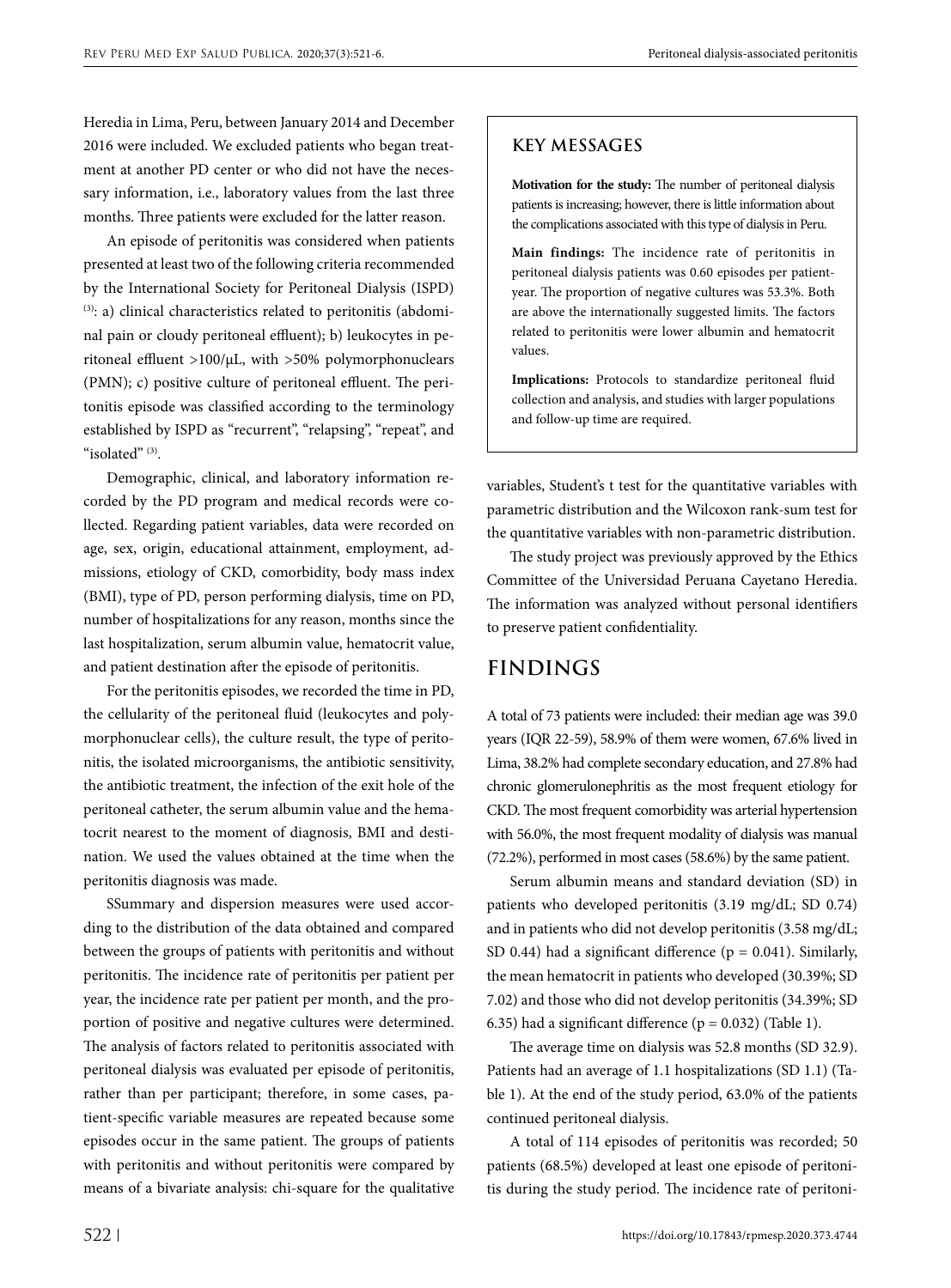**Table 1.** Characteristics of patients in the dialysis program at the Hospital Cayetano Heredia (2014-2016).

| Characteristic                           | <b>Global</b> (73)  | Peritonitis (50)  | No peritonitis (23) |
|------------------------------------------|---------------------|-------------------|---------------------|
|                                          | N(%)                | $n(\%)$           | $n$ (%)             |
| Age                                      | 39.0 (IQR 22-59)    | 39,5 (RIQ 23-59)  | 30,0 (RIQ 20-59)    |
| Sex                                      |                     |                   |                     |
| Women                                    | 43 (58.9)           | 31(62.0)          | 12(52.2)            |
| Men                                      | 30(41.1)            | 19(38.0)          | 11(47.8)            |
| Provenience                              |                     |                   |                     |
| Lima                                     | 48 (67.6)           | 35(70.0)          | 13(61.9)            |
| Province                                 | 23 (32.4)           | 15(30.0)          | 8(38.1)             |
| <b>Educational</b> attainment            |                     |                   |                     |
| Analphabet                               | 5(9.1)              | 2(5.4)            | 3(16.7)             |
| Incomplete primary school                | 9(16.4)             | 6(16.2)           | 3(16.7)             |
| Complete primary school                  | 7(12.7)             | 7(18.9)           | 0(0)                |
| Incomplete secondary school              | 9 1 6.4)            | 7(18.9)           | 2(11.1)             |
| Complete secondary school                | 21(38.2)            | 14 (37.8)         | 7(38.9)             |
| Superior                                 | 4(7.3)              | 1(2.7)            | 3(16.7)             |
| Employment                               |                     |                   |                     |
| No                                       | 30(58.8)            | 20(60.6)          | 10(55.6)            |
| Yes                                      | 21(41.2)            | 13 (39.4)         | 8(44.4)             |
| Financial income                         |                     |                   |                     |
| $<$ 1 MLW                                | 24(66.7)            | 17(70.8)          | 7(58.3)             |
| $1-2$ MLW                                | 8(22.3)             | 4(16.7)           | 4(33.3)             |
| 2-3 MLW                                  | 4(11.1)             | 3(12.5)           | 1(8.3)              |
| $>3$ MLW                                 | 0(0)                | 0(0)              | 0(0)                |
| Etiology of chronic kidney disease       |                     |                   |                     |
| Unknown                                  | 16(22.2)            | 13(26.0)          | 3(13.6)             |
| Chronic glomerulonephritis               | 20(27.8)            | 15(30.0)          | 5(22.7)             |
| Diabetic nephropathy                     | 8(11.1)             | 6(12.0)           | 2(9.1)              |
| Nephroangiosclerosis                     | 6(8.3)              | 5(10.0)           | 1(4.5)              |
| Others                                   | 22(30.5)            | 11(22.0)          | 11(50.0)            |
| Comorbidities                            |                     |                   |                     |
| Arterial hypertension                    | 42(56.0)            | 31(64.6)          | 11(50)              |
| Diabetes                                 | 7(9.3)              | 4(8.3)            | 3(13.6)             |
| Tuberculosis                             | 4(5.3)              | 4(8.3)            | 0(0.0)              |
| Obstructive uropathy                     | 4(5.3)              | 2(4.2)            | 2(9.1)              |
| Cardiopathy                              | 4(5.3)              | 4(8.3)            | 0(0.0)              |
| Others                                   | 18 (24.0)           | 12(25)            | 6(27.3)             |
| PD type                                  |                     |                   |                     |
| Manual                                   | 52 (72.2)           | 36 (72.0)         | 16(72.7)            |
| Automated                                | 20(27.8)            | 14 (28.0)         | 6(27.3)             |
| Time in PD (months)                      | 52.78 (SD 32.92)    | 41.41 (SD 21.73)  | 52.78 (SD 32.63)    |
| Person who conducts dialysis             |                     |                   |                     |
| Patient                                  | 41(58.6)            | 31(65.9)          | 10(43.5)            |
| Caregiver                                | 22 (31.4)           | 12(25.5)          | 10(43.5)            |
| Several                                  | 7(10)               | 4(8.5)            | 3(13.0)             |
| Number of hospitalizations               | $1.09$ (SD $1.12$ ) | 1.38 (SD 1.29)    | $1.09$ (SD $1.12$ ) |
| Time since last hospitalization (months) | 12.0 (IQR 7.5-27.5) | $11.5$ (IQR 6-24) | 12.0 (IQR 10-30)    |
| Albumin (mg/dL)                          | $3.32$ (SD 0.68)    | 3.19 (SD 0.74)    | 3.58 (SD 0.44)      |
| Hematocrit (%)                           | 32.05 (SD 6.19)     | 30.39 (SD 7.02)   | 34.39 (SD 6.35)     |
| BMI $(kg/m2)$                            | 22.01 (SD 4.04)     | 22.72 (SD 4.09)   | 21.02 (SD 4.39)     |
| Outcome                                  |                     |                   |                     |
| Continued in PD                          | 46(63.0)            | 28(56.0)          | 18 (78.3)           |
| Switched to hemodialysis                 | 16(21.9)            | 15(30.0)          | 1(4.3)              |
| Underwent transplant                     | 3(4.1)              | 1(2.0)            | 2(8.7)              |
| Deceased                                 | 8(10.9)             | 6(12.0)           | 2(8.7)              |

IQR: inter quartile range; SD: standard deviation; MLW: minimum vital wage; PD: peritoneal dialysis.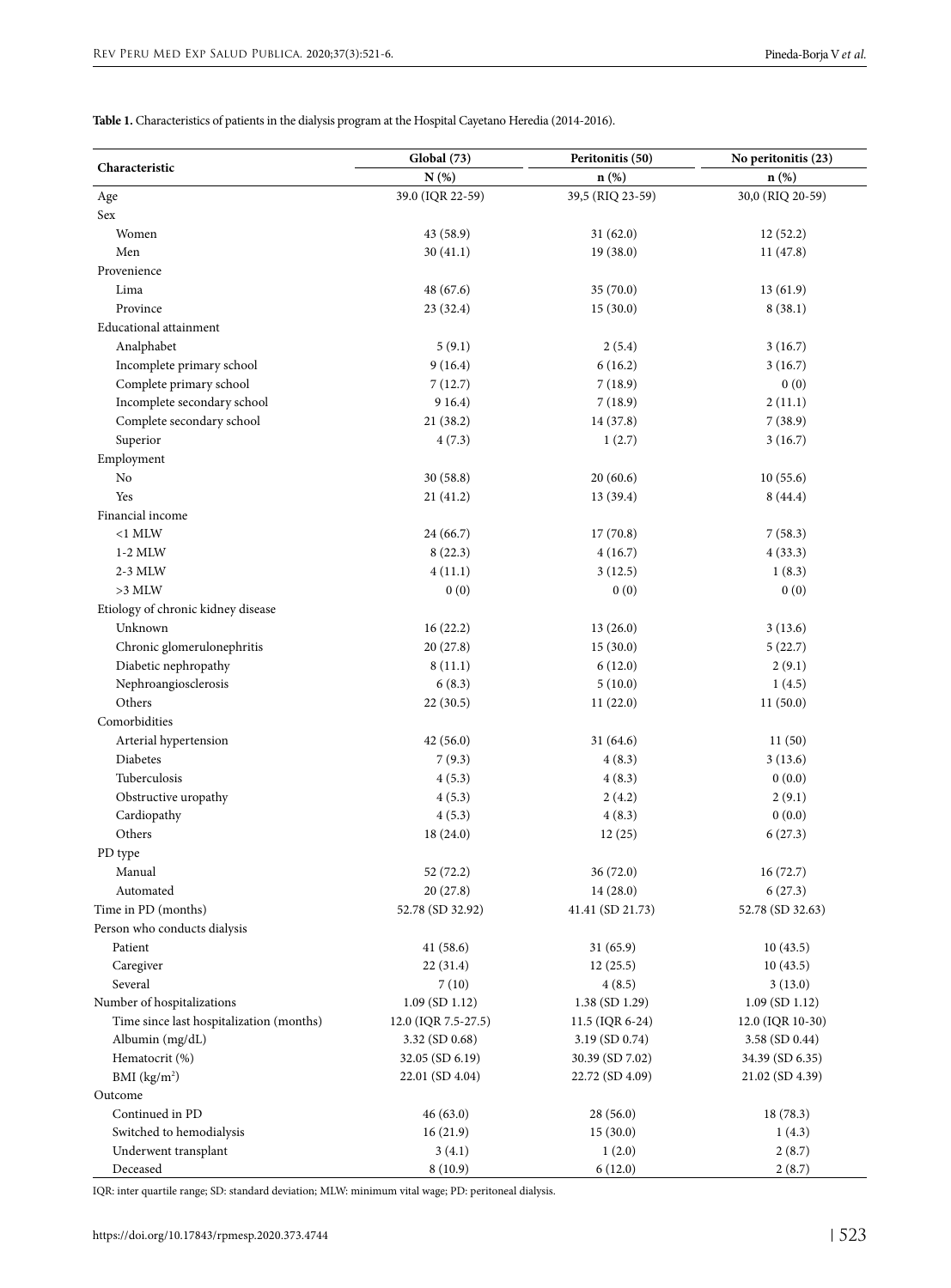tis was 0.60 episodes per patient per year and 0.05 episodes per patient per month (1 episode every 20 patient-months). Other characteristics of peritonitis episodes according to patient, infection, and treatment are presented in Table 2.

Culture data were obtained for 107 of the peritonitis episodes, 50 of which (46.7%) were positive cultures. Staphylococcus aureus was reported in 14 (28%) episodes, coagulase-negative Staphylococcus in 12 (24%) cultures and Candida sp. in 8 (16%) cultures. No polymicrobial cultures were reported, the antibiotic resistance in isolated germs are presented in the supplementary material (Annex 1).

# **DISCUSSION**

The obtained incidence rate of peritonitis (0.60 episodes per patient-year) exceeds the ISPD recommendation of less than 0.50 episodes per patient-year (3). This finding is similar to that reported in the same PD program for the pediatric population  $(0.61 \text{ episodes per patient-year})$ <sup>(8)</sup>, and is comparable to the incidence rates of peritonitis in other Latin American countries, which report between 0.35 and 0.80 episodes per patient-year (9-12). Considerably low rates have been reported in the United States with 0.37 episodes per patient-year (13), and in China with 0.17 episodes per patient-year <sup>(14)</sup>. This heterogeneity can be explained by the difference between countries in the percentage of RRT patients treated with PD, particularly in Mexico, the United States, and China where government policies favor PD.

In this study, the most frequent etiology for CKD was chronic glomerulonephritis (27.8%), a finding similar to that reported by studies conducted at a single PD center (8,10,15), which differs from multiple studies that show that diabetic nephropathy is the main cause of CKD (1,2). This could be explained by the small sample size, and the fact that only PD patients were analyzed.

A high rate of episodes with negative culture was found (53.3%), which could be related to the non-standardized method of processing peritoneal fluid samples or to the initiation of antibiotic therapy prior to sampling. This demonstrates the need to establish protocols for collecting and analyzing peritoneal fluid samples throughout the country. The same laboratory evaluated the peritoneal fluid samples, but not necessarily with the same machine, which can introduce measurement bias; however, it is likely that this bias is not different in natural settings.

*Staphylococcus aureus* was the most frequently isolated germ, which is consistent with a previous study conducted

**Table 2.** Characteristics according to peritonitis episodes in patients of the dialysis program of the Hospital Cayetano Heredia (2014-2016).

| Characteristics               | $n(\%)$                      |  |
|-------------------------------|------------------------------|--|
| Total episodes                | 114                          |  |
| 2014                          | 33 (28.9)                    |  |
| 2015                          | 37 (32.5)                    |  |
| 2016                          | 44 (38.6)                    |  |
| Sex                           |                              |  |
| Women                         | 75 (65.8)                    |  |
| Men                           | 39 (34.2)                    |  |
| PD type                       |                              |  |
| Manual                        | 74 (65.5)                    |  |
| Automated                     | 39 (34.5)                    |  |
| Months in PD                  | 25.50 (IQR 17-38)            |  |
| Fluid characteristics         |                              |  |
| Initial leukocytes (cells/µL) | 1,100 Leu/μL (IQR 420-2,800) |  |
| Polymorphonuclears (%)        | 70 (IQR 60-80)               |  |
| Culture result                |                              |  |
| Negative                      | 57 (53.3)                    |  |
| Positive                      | 50 (46.7)                    |  |
| Exit-site infection           |                              |  |
| Yes                           | 6(5.5)                       |  |
| No                            | 104 (94.5)                   |  |
| Peritonitis type              |                              |  |
| Isolated                      | 107 (97.3)                   |  |
| Relapsing                     | 1(0.9)                       |  |
| Recurrent                     | 0(0.0)                       |  |
| Repeat                        | 3(2.7)                       |  |
| Outcome                       |                              |  |
| Continued in PD               | 92 (80.7)                    |  |
| Switched to hemodialysis      | 15(13.2)                     |  |
| Underwent renal transplant    | 1(0.9)                       |  |
| Deceased                      | 6(5.3)                       |  |
| Treatment                     |                              |  |
| Ceftazidime                   | 94 (82.5)                    |  |
| Vancomycin                    | 96 (84.2)                    |  |
| Amikacin                      | 5(4.4)                       |  |
| Ciprofloxacin                 | 2(1.7)                       |  |
| Imipenem                      | 3(2.6)                       |  |
| Meropenem                     | 3(2.6)                       |  |
| Fluconazole                   | 2(1.7)                       |  |

in Peru in 2007 (16). This microorganism has been associated with episodes of greater severity, increased risk of hospitalization, catheter removal, and even death (17).

In addition, we found a relationship between lower hematocrit values and the occurrence of peritonitis. In the few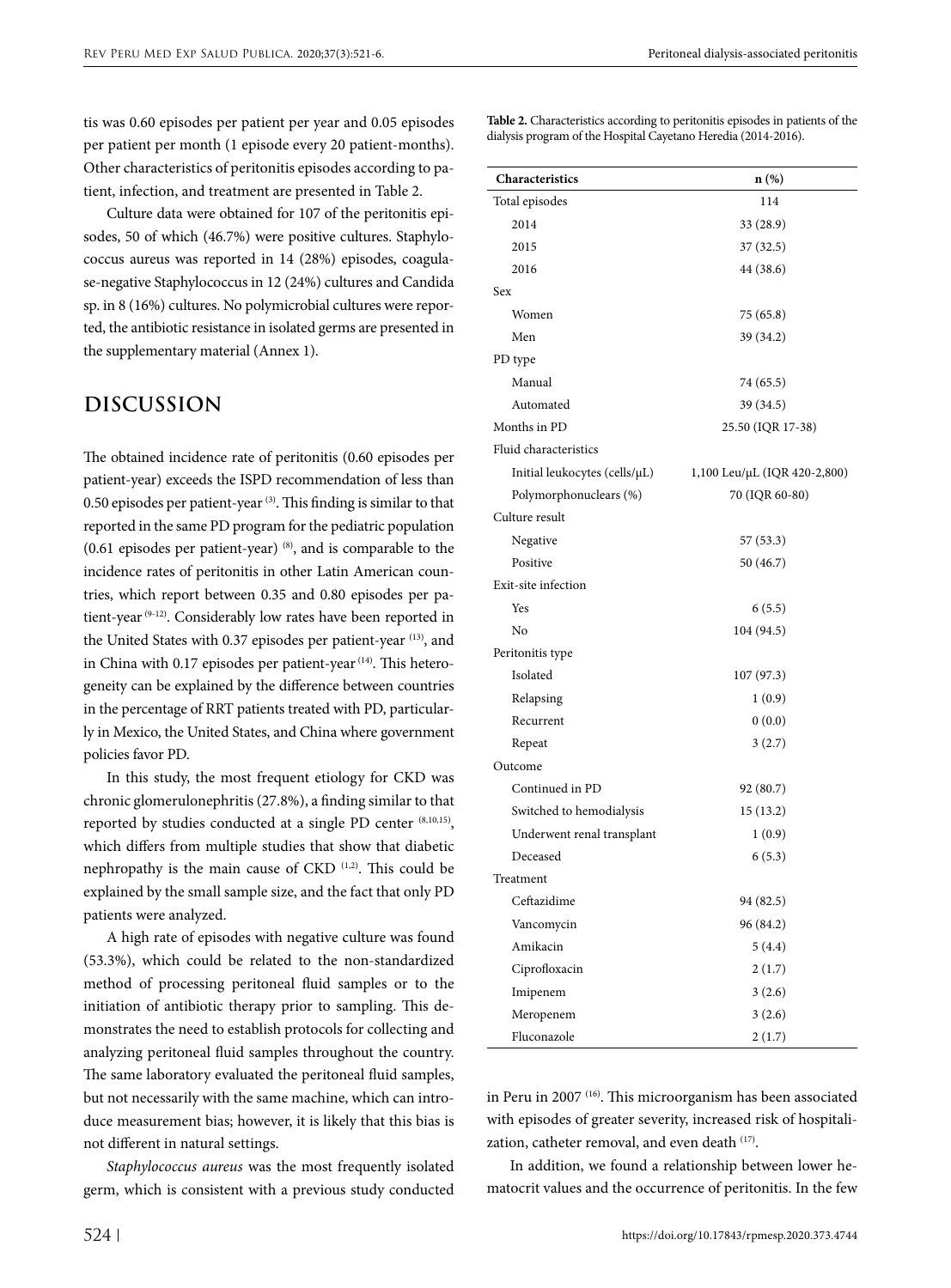studies that have evaluated this variable, no statistically significant relationship has been found with the occurrence of peritonitis (18,19).

Despite being a recognized risk factor<sup>(3)</sup>, the variable of previous or concomitant nasopharyngeal colonization was not considered as a variable because not all the patients had such a record.

No relationship was found between the dialysis method and the occurrence of peritonitis. Some studies suggest that the relative risk would be lower in the automated modality <sup>(4,6)</sup>; however, most studies report conflicting results.

In this study, no relationship was found between low income or low educational attainment and the occurrence of peritonitis, which differs from what was found in Australia (20), the United States (13), and Taiwan (15). It should be noted that twothirds of the population observed in this study live in poverty, which may have influenced the outcome.

In the evaluated PD program, training sessions of no more than 2 hours per session are carried out for a period of 15 days, for a total of 30 hours. Likewise, retraining sessions are carried out every 6 months, or when the patient presented an episode of peritonitis. Evaluations are performed, in addition to follow-up visits after the placement of the peritoneal catheter, or for reported complications (peritonitis). Even though the results of the written assessment and home visits are recorded, these instruments have not been validated to assess the efficiency of the training, and therefore were not included in the analysis.

Given the nature of the study, it is possible that there are intervening variables not considered in our analysis or not captured by the program. Another limitation could have been introduced by the exclusion of patients with incomplete analysis records, thus generating a selection bias. The small number of patients who did not develop peritonitis limited the possibility of an analytical design. It is suggested to carry out further studies of the longitudinal analytical type, with a larger population and a longer follow-up time to determine association and temporality between the mentioned factors and the occurrence of peritonitis in the study population.

In conclusion, the incidence rate of peritonitis and the amount of positive cultures found in the peritoneal dialysis program evaluated in a hospital in Lima, Peru, were found to be above internationally suggested limits. Lower hematocrit and lower serum albumin values were found to be related to the occurrence of peritonitis.

**Authors' contribution:** VPB, CAS, GAG and CLR conceived, designed and wrote the manuscript; collected, analyzed and interpreted the results; made the critical review and approved the final version.

**Funding sources:** Self-funded.

**Supplementary material:** Available in the electronic version of the RPMESP.

**Material suplementario:** [Disponible en la versión electrónica de la](https://rpmesp.ins.gob.pe/index.php/rpmesp/article/view/4744/3748) [RPMESP](https://rpmesp.ins.gob.pe/index.php/rpmesp/article/view/4744/3748).

# **REFERENCES**

- 1. Ministerio de Salud, Análisis de la situación de la enfermedad renal crónica en el Perú, 2015. [Internet]. Lima: Dirección General de Epidemiología, MINSA; 2015 [cited on August 14, 2019]. Available at: [https://www.dge.gob.pe/portal/index.php?option=com\\_content&](https://www.dge.gob.pe/portal/index.php?option=com_content&view=article&id=598&Itemid=353) [view=article&id=598&Itemid=353](https://www.dge.gob.pe/portal/index.php?option=com_content&view=article&id=598&Itemid=353).
- 2. Jung H, Jeon Y, Park Y, Kim YS, Kang SW, Yang CW, et al. Better Quality of Life of Peritoneal Dialysis compared to Hemodialysis over a Two-year Period after Dialysis Initiation. Sci Rep. 2019;9(1):10266. doi: 10.1038/s41598-019-46744-1.
- 3. Li PK, Szeto CC, Piraino B, de Arteaga J, Fan S, Figuereido AE, et al. International Society Peritoneal Dialysis peritonitis recommendations: 2016 update on prevention and treatment. Perit Dial Int. 2016;36(5):481-508. doi: 10.3747/pdi.2016.00078.
- 4. Balasubramanian G, McKitty K, Fan SL. Comparing automated peritoneal dialysis with continuous ambulatory peritoneal dialysis: survival and quality of life differences? Nephrol Dial Transplant. 2011;26(5):1702-8. doi: 10.1093/ndt/gfq607.
- 5. Michels WM, Verduijn M, Boeschoten EW, Dekker FW, Krediet RT, NECOSAD Study Group. Similar Survival on Automated Peritoneal Dialysis and Continuous Ambulatory Peritoneal Dialysis in a Large Prospective Cohort. Clin J Am Soc Nephrol. 2009;4(5):943-9. doi: 10.2215/CJN.04440908.
- 6. Li X, Xu H, Chen N, Ni Z, Chen M, Chen L, et al. The Effect of Automated Versus Continuous Ambulatory Peritoneal Dialysis on Mortality Risk In China. Perit Dial Int. 2018;38(Suppl 2):S25-S35. doi: 10.3747/ pdi.2017.00235.
- 7. Ghali JR, Bannister KM, Brown FG, Rosman JB, Wiggins KJ, Johnson DW, et al. Microbiology and outcomes of peritonitis in Australian peritoneal dialysis patients. Perit Dial Int. 2011;31(6):651-62. doi: 10.3747/pdi.2010.00131.
- 8. Bernuy J, Cieza J. Tipos de membrana peritoneal y su sobrevida en función al test de equilibrio peritoneal en pacientes en DPCA. Rev Med Hered. 2010;21(1):11-17.
- 9. Nieto-Ríos JF, Díaz-Betancur JS, Arbeláez-Gómez M, García-García Á, Rodelo-Ceballos J, Reino-Buelvas A, et al. Peritoneal dialysis-related peritonitis: twenty-seven years of experience in a Colombian medical center. Nefrologia. 2014;34(1):88-95. doi: 10.3265/Nefrologia.pre2013. Nov.12002.
- 10. Figuereido AE, Poli-de-Figuereido CE, Meneghetti F, Pachecho GA, Costa C, Silva LB. Peritonitis in patients on peritoneal dialysis: analysis of a single Brazilian center based on the International Society for Peritoneal Dialysis. J Bras Nefrol 2013;35(3):214-219. doi: 10.5935/0101- 2800.20130034.